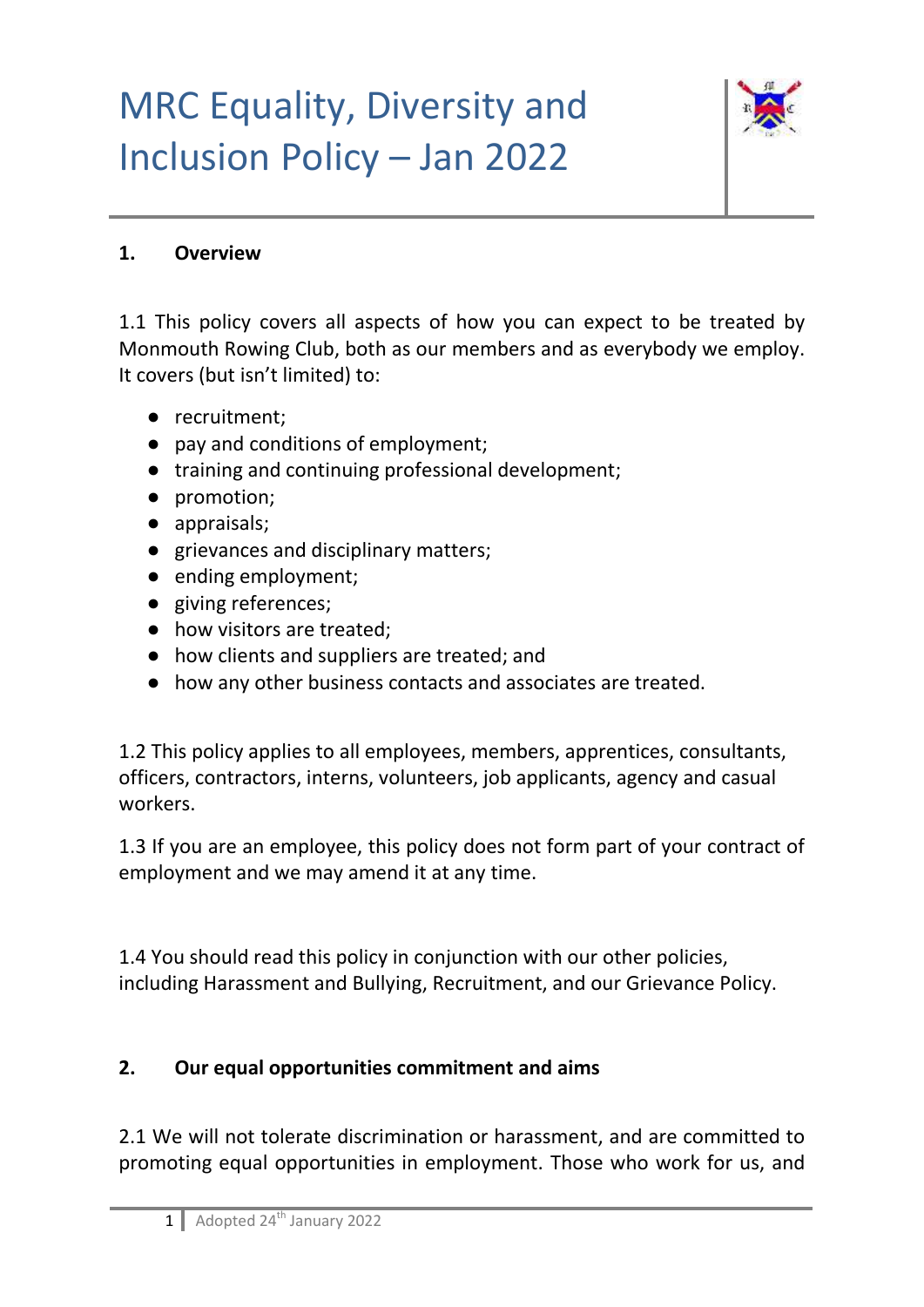

anyone applying for a job or membership with us, will receive fair and equal treatment.

2.2 We ensure, where possible, full access for everyone applying for a vacancy or membership. Decisions about transfers and internal promotions are made, so far as possible, using only objective criteria.

2.3 We will never victimise anyone who makes a complaint to us about harassment or discrimination, or who supports a colleague in their complaint.

2.4 This policy is underpinned by the following further commitments and aims:

- A Club environment free from all forms of unlawful discrimination, including victimisation and harassment;
- A Club capable of allowing everyone to achieve their greatest potential, and where individuals are willing to give their best;
- A Club-wide understanding of the message promoted by this policy;
- A commitment to ensuring all members, staff and volunteers understand their rights and responsibilities under this policy  $-$  if you are not sure what we consider acceptable and unacceptable, you should check with the Chair of the Committee or Welfare Officer (who are elected executive officers of the club);
- A policy of ensuring employment opportunities are open to all members and qualified candidates, so that we recruit from the largest possible pool of available talent and recruit the best-qualified staff;
- A commitment to recruiting based on ability to do the job, that also reflects the multicultural composition of our local community;
- A commitment to amending this policy if we think it has become outdated, or circumstances suggest to us that it needs updating;
- A commitment to protecting members, staff and volunteers, wherever possible, from being victimised or treated less fairly if they make or support a complaint in good faith under this policy.

#### **3. How the law defines discrimination**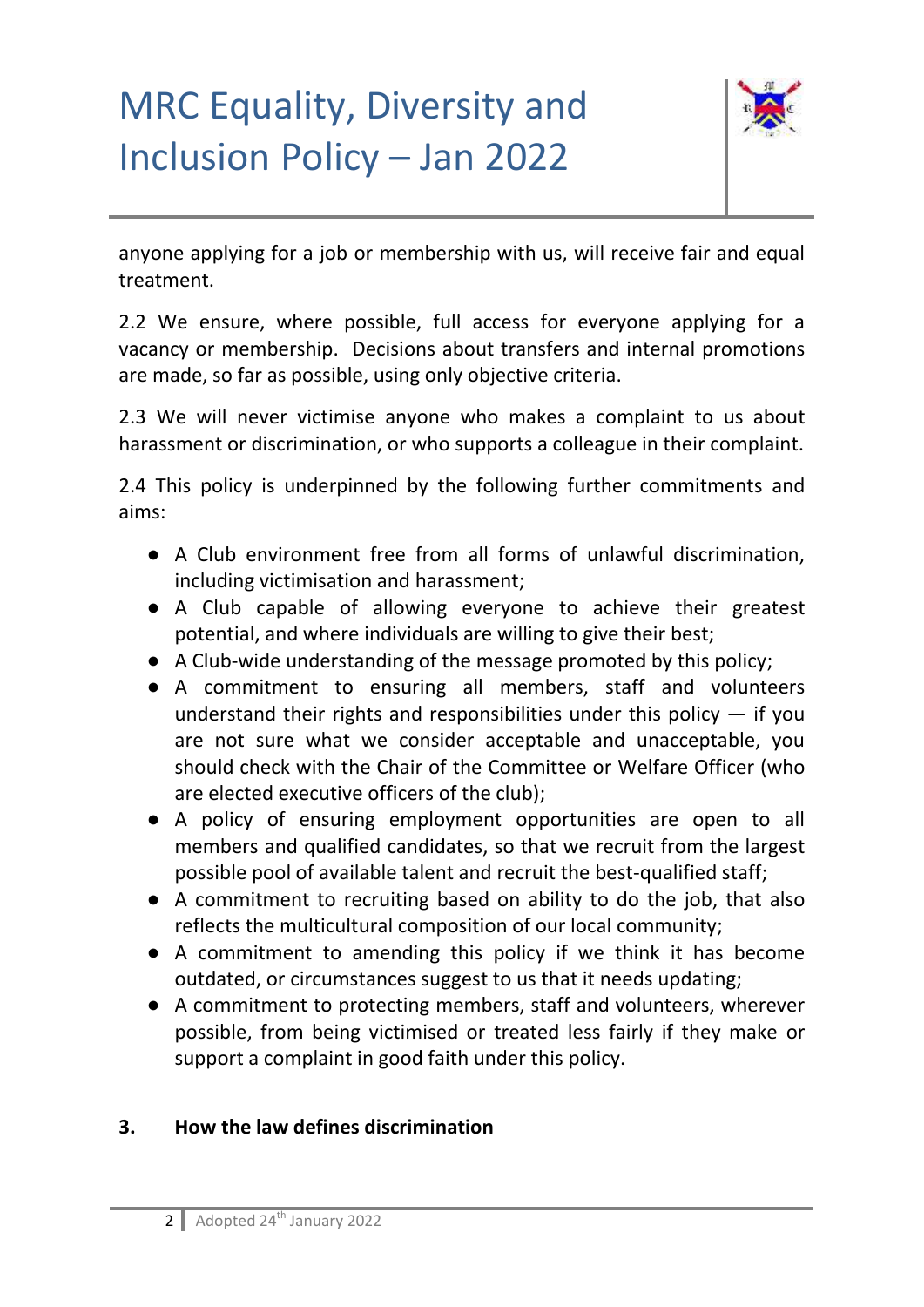

3.1 The following list gives you a general description of the types of acts that may both breach this policy and be unlawful. Sometimes actions can be intentional, and sometimes unintentional. We include examples of both types in this list:

● **Direct discrimination**: this is when somebody is treated less favourably because of a protected characteristic than somebody else has been, or would have been, in identical circumstances. *Examples*: rejecting a job applicant because of their race, or refusing to

promote someone because they are pregnant**.**

● **Indirect discrimination**: this is when a group of people with one of the protected characteristics (subject to a couple of exceptions) is put at a disadvantage by a provision, criterion or practice applied to all members, staff and volunteers unless the treatment is justified for a good business reason.

*Examples*: refusing a request to work part-time without a good business reason (which indirectly discriminates against women, who are more likely to have childcare responsibilities); insisting all staff work Saturdays without a good business reason (which indirectly discriminates against Jewish employees, who may not be able to work on the Jewish Sabbath).

- **Associative discrimination:** this is where somebody is treated less favourably because of the personal characteristics of somebody else. *Example:* treating an employee less favourably because their parents are Jehovah's Witnesses.
- **Perceived discrimination:** this occurs where someone is treated less favourably because someone wrongly believes they have a particular protected characteristic.

*Example:* treating an employee less favourably because someone thinks he is gay, even if he isn't.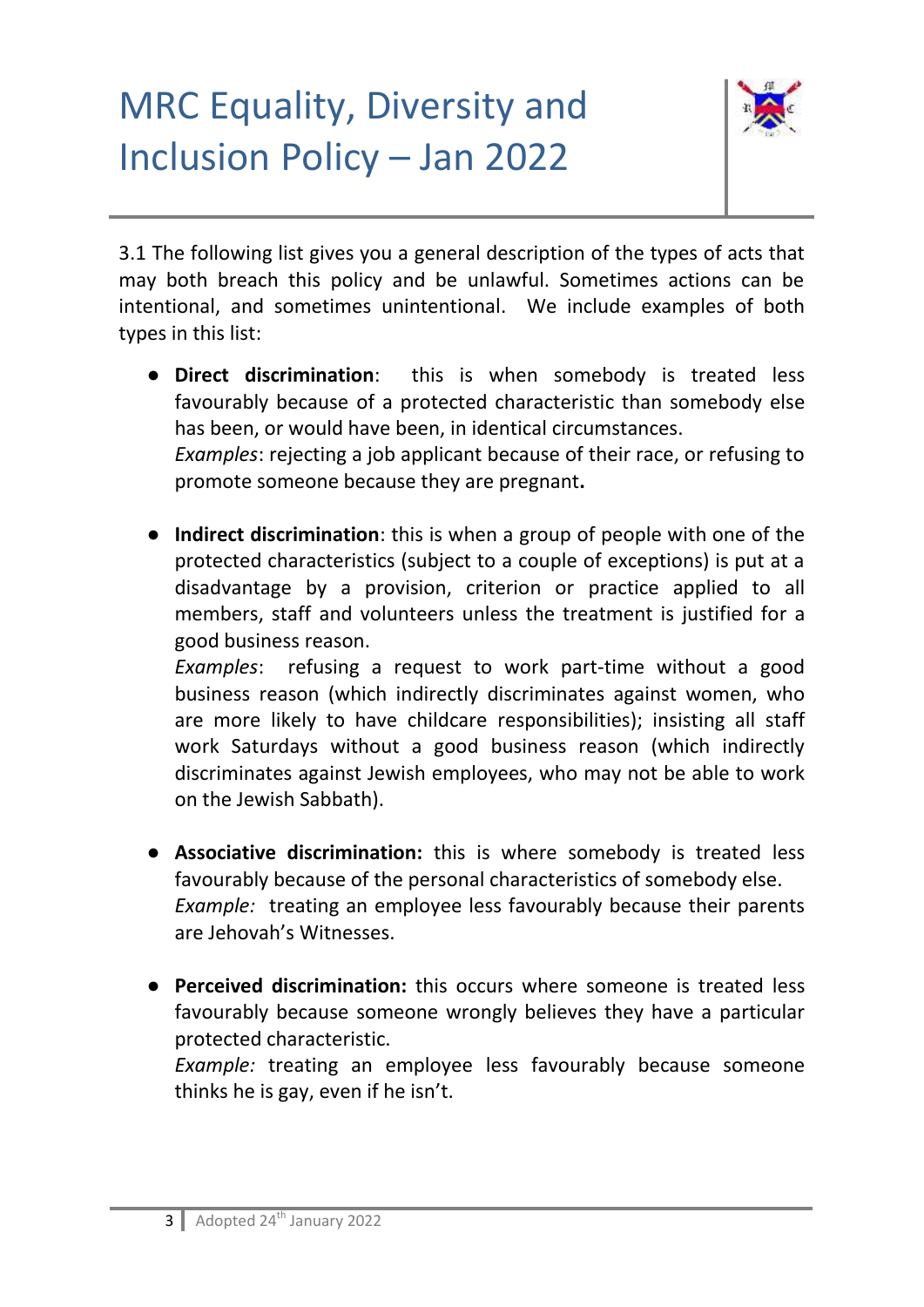

● **Harassment**: this is when a hostile, humiliating, degrading, intimidating or similarly offensive environment is created in relation to a protected characteristic**.** We also consider it harassment for a worker to be subjected to uninvited conduct related to a protected characteristic that  $-$  as an intended or unintended consequence  $-$  violates their dignity. Harassment is a criminal offence.

*Examples:* name calling, lewd comments, excluding colleagues, making insensitive jokes, and displaying pornographic material are all examples of harassment. We deal in detail with this under our separate policy on Harassment and Bullying.

● **Victimisation:** in a legal context, 'victimisation' has a much more restricted meaning than in real life. It happens when a worker has complained about harassment or discrimination, or has supported a colleague in their complaint, and is then treated less favourably as a result.

*Examples*: an employee who is deliberately ignored or left out because they spoke up on behalf of one of their colleagues in a harassment investigation, or an employee who is dismissed under a pretext because they have complained of discrimination.

- 3.2 The 'protected characteristics' are:
	- Age whether by reference to a particular age or to a range of ages.
	- $\bullet$  Disability if a person has a physical or mental impairment, and that impairment has a substantial and long-term adverse effect on the person's ability to carry out normal day-to-day activities.
	- Gender reassignment if a person is proposing to undergo, is undergoing, or has undergone a process (or part of a process) for the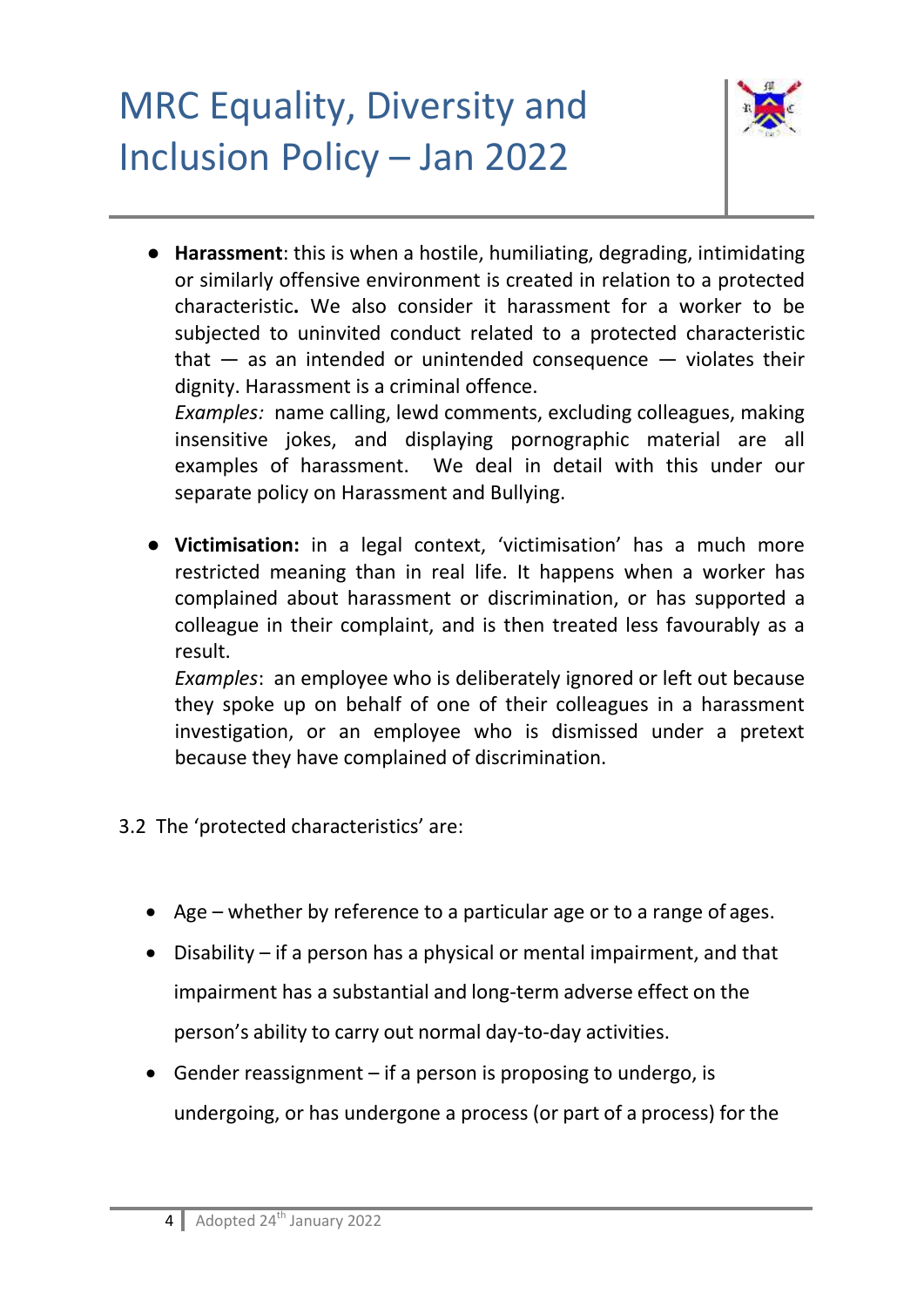

purpose of reassigning their sex by changing physiological or other attributes of sex.

- Marriage and civil partnership if somebody is married or is a civil partner;
- Race race includes colour, nationality, ethnic or national origins.
- Religion or belief if somebody possesses any religion or lack of religion, any religious or philosophical belief including a lack of belief.
- $\bullet$  Sex a person being male or female.
- Sexual orientation a person's sexual orientation towards persons of the same sex, persons of the opposite sex, or persons of either sex.
- Pregnancy & Maternity if a woman is pregnant, and/or on maternity leave.

These grounds are defined as protected characteristics under the Equality Act 2010. Discrimination, either directly or indirectly, against anyone on the basis of any of these characteristics, unless objectively justified, is not permitted by law.

3.3 There are other actions which can be unlawful under the equal opportunities legislation. Examples include:

- failure to make reasonable adjustments to minimise certain disadvantages suffered by a disabled employee (or job applicant);
- instructing another person (or applying pressure on them) to discriminate;
- knowingly assisting somebody else when they carry out a discriminatory act;
- discriminating against somebody believed to have a protected characteristic, whether or not they actually do, or because they associate with a third party who does.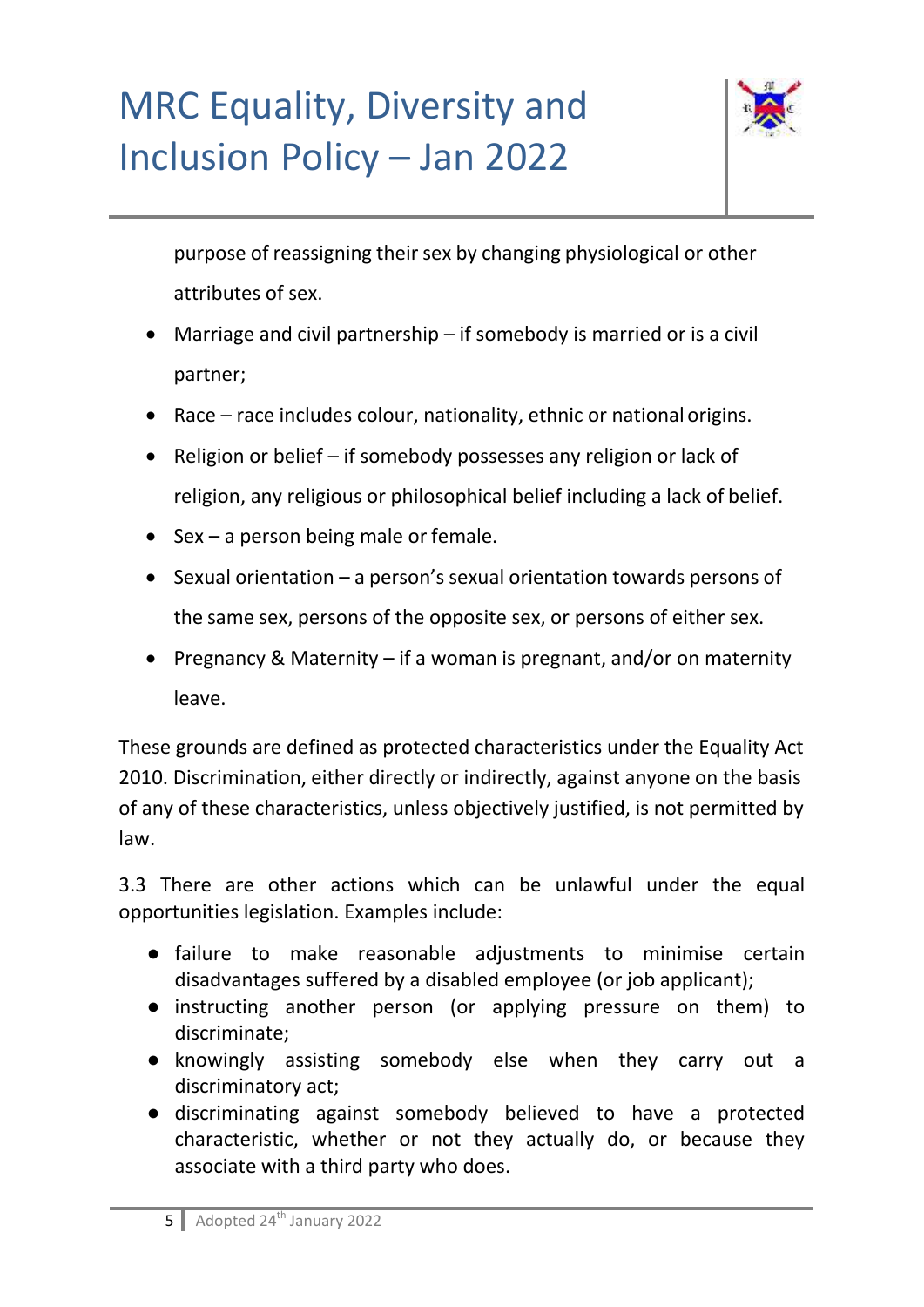

#### **4. How we carry out our responsibilities and duties**

4.1 Management, the wider membership and workforce are essential to ensuring the success of this policy. We all have a legal responsibility to comply with it, and any of us  $-$  however senior or junior we are  $-$  may be personally liable for unlawful discrimination if we breach its terms,

4.2 Overall responsibility for the effective implementation and operation of the policy lies with the Committee, specifically Chair of the Committee and the Welfare Officer**.** Everyone working at Committee level of the Club is expected to act in full accordance with this policy, lead by example, and attain and maintain appropriate standards of behaviour within the areas of the Club they manage.

4.3 The ethos and standards covered by this policy can only be achieved and maintained if everyone in our workforce and membership cooperates fully. It is important to understand that you have a legal responsibility to comply. If you breach this policy, you may also make Monmouth Rowing Club liable for your actions and we may both have to pay compensation to anyone who claims against us. We expect you to take personal responsibility for adhering to this policy's aims and commitments and for drawing any actual or potential breaches to our attention.

4.4 We encourage everyone who works for us to help promote equal opportunities across Monmouth Rowing Club. Please contact the Chair of the Committee or the Welfare Officer if you have any ideas about how we could do this better, or you would like to be more involved in achieving this policy's aims.

#### **5. How we recruit, promote, and make other selections**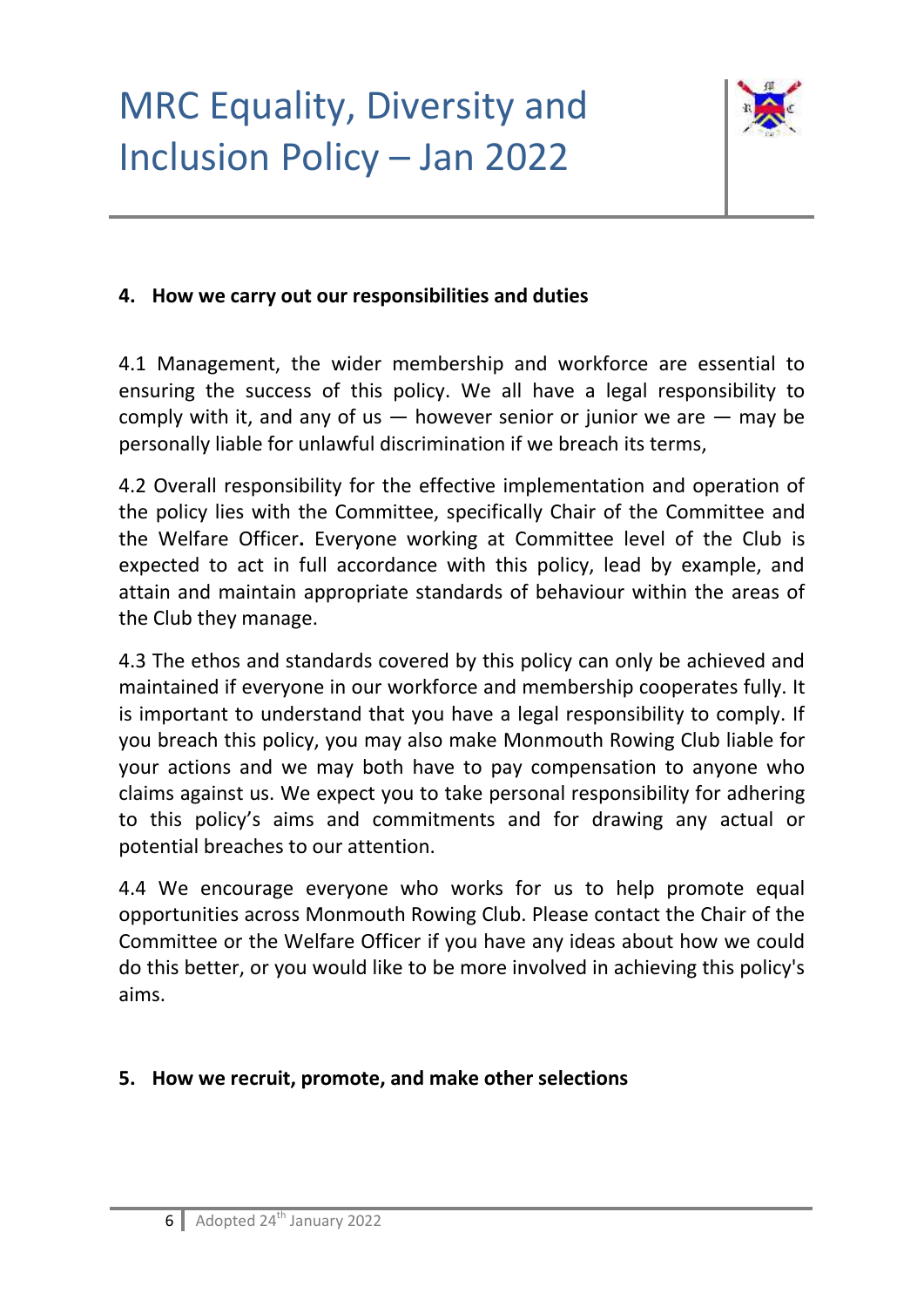

5.1 We carry out all recruitment, promotion and other types of selection procedures, such as redundancy selection processes, on the basis of merit, using non-discriminatory and, as far as possible, objective criteria. The recruitment panel will consist of people with relevant knowledge and expertise to assess candidates by application and interview. The panel will consist of at least two members of Monmouth Rowing Club staff, committee or members.

5.2 Advertisements for vacancies must not include wording that may discourage some groups of people from applying, or stereotype in any way, and they must be placed where they can reach as wide and diverse a pool of potential candidates as possible.

5.3 Monmouth Rowing Club will make reasonable adjustments to overcome any factors which may put a candidate at a disadvantage due to a protected characteristic. There will be provision on the application process for a potential candidate to notify Monmouth Rowing Club of any accessibility requirements either during the recruitment or interview process, for example a ground floor interview room or additional time required to complete any written tasks.

Monmouth Rowing Club will notify applicants of any barrier to interview or employment that cannot reasonably be overcome at the outset of the recruitment process.

5.4 Nobody applying for a job with Monmouth Rowing Club may be asked about their health, attendance record, or whether they have a disability, before a job offer is made - except in very limited situations. It may, for example, be justifiable to ask whether the applicant needs any disabilityrelated measures put in place for the interview, or to check that they are capable of carrying out a key part of the job. It is acceptable to make some job offers dependent on a medical examination.

5.5 It is unlawful to ask job applicants anything that might suggest an intention to discriminate on the grounds of a protected characteristic. Asking an applicant about their religion when they are applying for a job that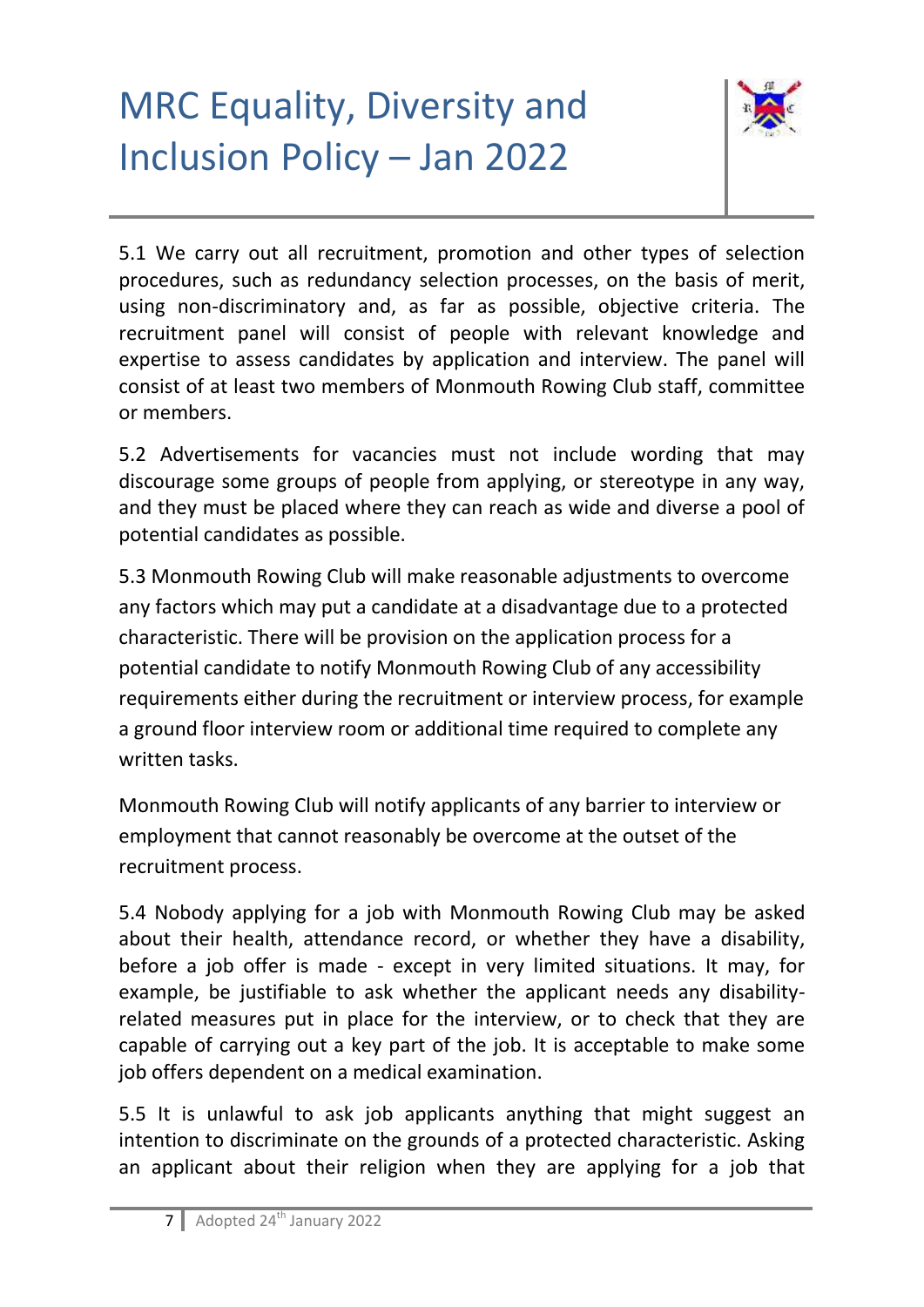

involves weekend working would not, for example, be allowed. Nor would asking an applicant whether they have childcare responsibilities be allowed, as that suggests you might be intending to indirectly discriminate on grounds of sex or marital status.

5.6 It is fine to include certain health or disability questions in equal opportunities monitoring exercises, but the data gathered must not be used for selecting someone for a role, or in making other employment-related decisions.

### **6. How we enforce this policy and handle breaches**

6.1 We will investigate any complaint or allegation you raise regarding a potential breach of this policy. If you believe you have been harassed or discriminated against you should contact the Chair of the Committee or Welfare Officer as soon as possible. If you want to take formal action, you should follow our grievance procedure (see our Grievance Policy) and read our policy on Harassment and Bullying.

6.2 You will face disciplinary action if we find you have harassed or discriminated against anyone else in breach of this policy. Sometimes this type of behaviour may amount to gross misconduct, in which case you may be dismissed without notice.

6.3 Occasionally, people make complaints knowing they're not true. They might do this to avoid or deflect disciplinary action. We view any complaint made in bad faith as an act of misconduct and this will normally lead to disciplinary action. In some cases, bad faith complaints may lead to summary dismissal for gross misconduct.

#### **7. How we monitor whether this policy is working**